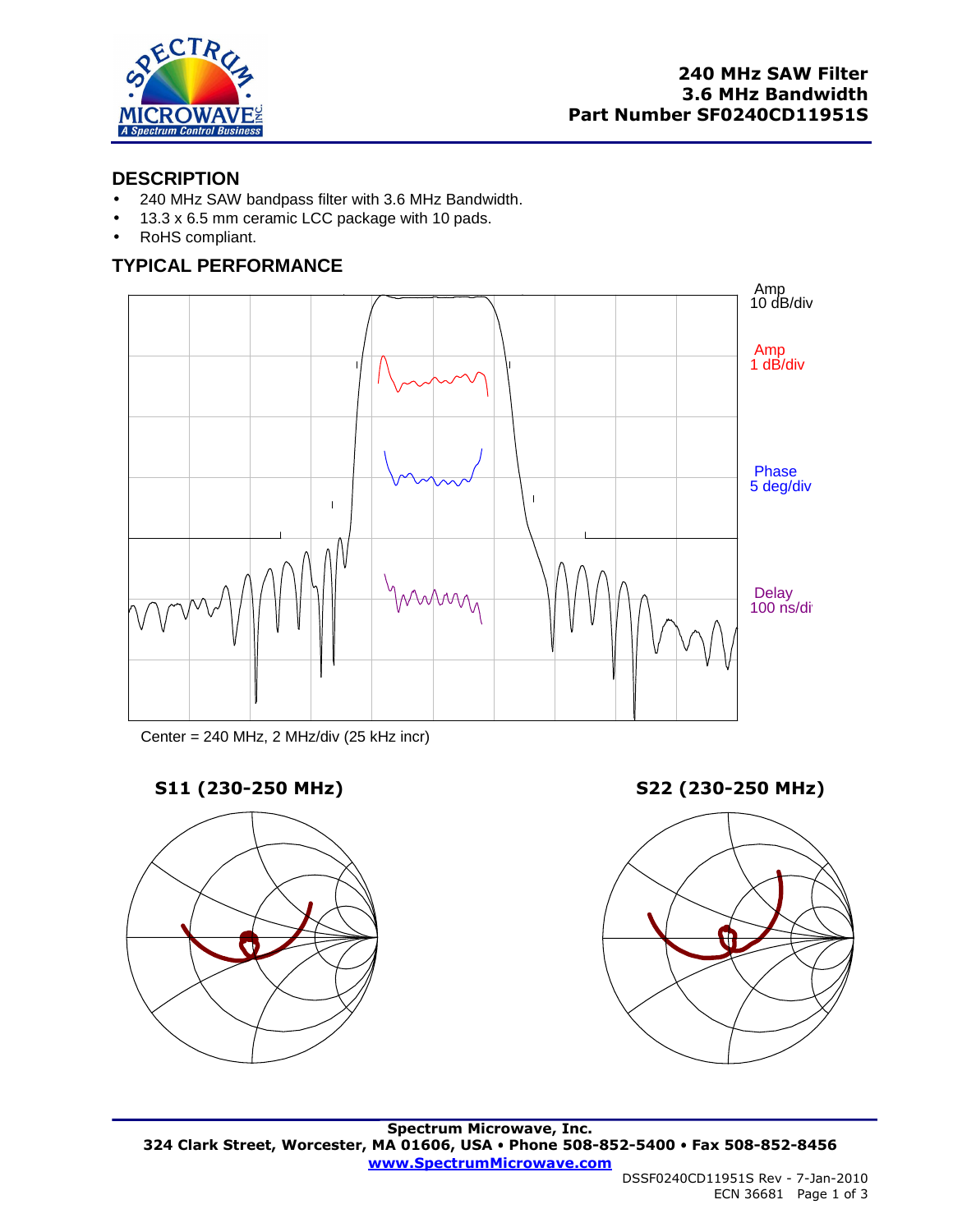

### **SPECIFICATION**

| <b>Parameter</b>                              | <b>Min</b> | <b>Tvp</b> | <b>Max</b>   | <b>Units</b>   |
|-----------------------------------------------|------------|------------|--------------|----------------|
| Center Frequency, ( $F_c$ ) $^{1,3}$          |            | 240        |              | <b>MHz</b>     |
| Minimum Insertion Loss                        |            | 15         | 16           | dB             |
| 1 dB bandwidth $2$                            | 3.6        | 3.74       |              | <b>MHz</b>     |
| Passband Amplitude Ripple (Fc $\pm$ 1.8 MHz)  |            | 0.75       | $\mathbf{1}$ | dB p-p         |
| Phase Variation (Fc $\pm$ 1.6 MHz)            |            | 3          | 5.           | dB p-p         |
| Group Delay Ripple (Fc $\pm$ 1.6 MHz)         |            | 80         | 150          | $ns p-p$       |
| Attenuation at Fc $\pm$ 2.5 MHz <sup>2</sup>  | 12         | 15         |              | dB             |
| Attenuation at Fc $\pm$ 2.93 MHz <sup>2</sup> |            | 30         |              | dB             |
| Attenuation Fc $\pm$ 3.3 MHz <sup>2</sup>     | 35         | 37         |              | dB             |
| Attenuation (170-235 MHz) <sup>2</sup>        | 40         | 45         |              | dB             |
| Attenuation (245-310 MHz) <sup>2</sup>        | 40         | 42         |              | dB             |
| Input Return Loss (Fc $\pm$ 1.6 MHz)          | 12         | 20         |              | dB             |
| Output Return Loss (Fc $\pm$ 1.6 MHz)         | 12         | 20         |              | dB             |
| Source and Load Impedance                     |            | 50         |              | ohms           |
| Turnover Temperature (Tc)                     |            | 35         |              | $\overline{C}$ |

- Notes: 1. Fixed Reference. All specified bandwidths and attenuation frequencies are relative to Fc = 240 MHz.
	- 2. Taken at the peak of the response.
	- 3. All attenuation levels are taken to be relative to the level at the response peak.
	- 4. All electrical specifications apply over the whole of the operating temperature range (see below).

#### **MAXIMUM RATINGS**

| <b>Parameter</b>                | Min   | <b>Max</b> | Units |
|---------------------------------|-------|------------|-------|
| Storage Temperature Range       | -40   | 85         |       |
| Operating Temperature Range (T) | $-10$ | 85         |       |
| Input Power Level               |       | +20        | dBm   |
| DC Voltage                      |       |            | החו   |

## **MATCHING CIRCUIT**



Notes:

- Recommend 2% or better tolerance matching components. Typical inductor Q=40.
- Optimum values may change depending on board layout. Values shown are intended as a guide only.

**Spectrum Microwave, Inc. 324 Clark Street, Worcester, MA 01606, USA Phone 508-852-5400 Fax 508-852-8456 www.SpectrumMicrowave.com**